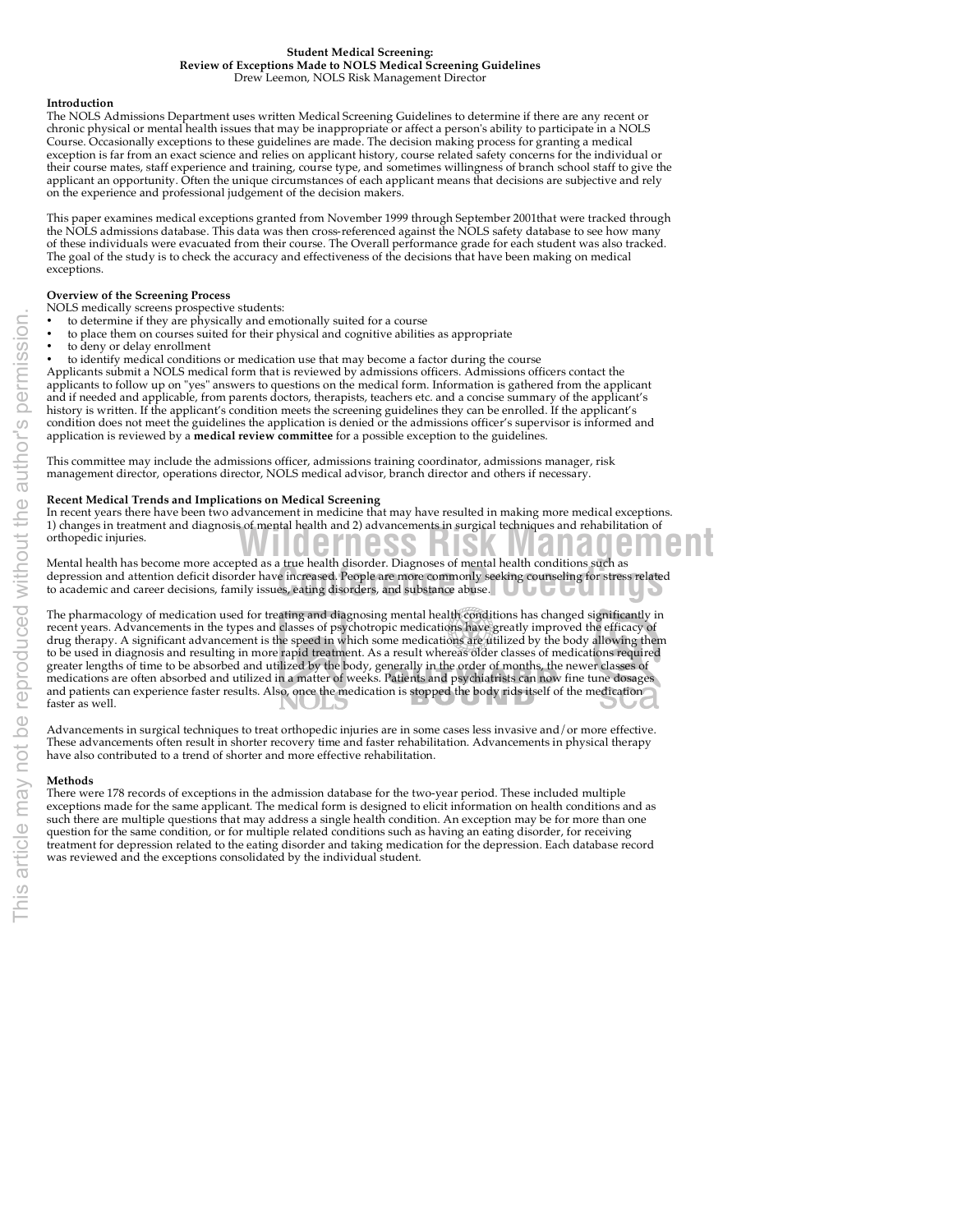The final list of students with medical exceptions was crosschecked against the NOLS safety database to see if any of these students were evacuated from their course and why.

Each of student's course evaluation was reviewed and their overall performance grade noted.

# **Findings**

NOLS enrolled 6,280 students during the two-year period. After consolidation of the raw data there was a total of 137 records of students on NOLS catalog field courses that were accepted with exceptions to our medical screening guidelines. Two percent of students received a medical exception.

There were nine evacuations from the group of students who received medical exceptions or 6.6% of the total. Four of these evacuations (2.9%) were directly related to the health condition for which we made an exception.

The following chart (Table 1) summarizes the data. The chart is organized as follows: The question number and what it refers to. The number of cases of exceptions made for that question. The number of students evacuated who received an exception. The number of evacuations that were related to having received an exception. The average overall performance grade for the students who received exceptions.

### **Table 1**

| <b>Medical Form Question Number</b>                                   | # of<br>Cases | Total #<br>of<br>Evacs | # of Evacs<br>Related to<br>Exception | Average<br>Grade |
|-----------------------------------------------------------------------|---------------|------------------------|---------------------------------------|------------------|
| $#10 - Migraines$                                                     |               |                        |                                       | $3+$             |
| #11 – Cardiac                                                         |               |                        |                                       | $3+$             |
| #13 – Other disease                                                   |               |                        |                                       | 4                |
| $#17$ – history of knee/hip/ankle injuries                            |               |                        |                                       | $3+$             |
| #18 – history of shoulder/arm/back injuries                           | 4             |                        |                                       | $\overline{4}$   |
| #21-26 - history or current mental health<br>counseling or treatment. | 120           | 8                      |                                       | $3+$             |
| #38 – weight over or under                                            |               |                        |                                       | $3+$             |
| Total                                                                 | 137           | q                      |                                       |                  |

There were twelve students (7% of exceptions) who were granted exceptions for recent muscular/skeletal injuries or surgery (medical form questions 17 and 18). One of these students was evacuated and the evacuation was for ongoing pain in the afflicted knee on which he had surgery on prior to the course. The conditions we granted exceptions for were; knee surgery (5), shoulder dislocation (3), ankle fracture (2), foot fracture (1), and shoulder surgery (1).

26). Ninety of these cases had specific information available in the admissions database on the particular mental health<br>condition the student was being treated for. The remaining 30 cases either had a history of a conditi There were 120 exceptions (88% of exceptions) made that involved mental health counseling (medical form questions 21 – 26). Ninety of these cases had specific information available in the admissions database on the particular mental health we specified on the medical form (questions 23a – 23g) or the information wasn't in the database.

D

<sup>2</sup><br>The largest single condition we granted an exception for was a history of depression. This accounted for a total of 35 cases<br>or 29% of counseling cases (26% of all exceptions). Depression is also diagnosed in combinati or 29% of counseling cases (26% of all exceptions). Depression is also diagnosed in combination with other conditions, which brought the total up to 47 or, 39% of counseling cases (34% of all exceptions).

Table 2 provides a more detailed look at exceptions granted under medical form question 23. This is a subset of the data in Table 1.

| Table 2                             |                 |                        |                                       |                  |  |
|-------------------------------------|-----------------|------------------------|---------------------------------------|------------------|--|
| <b>Medical Form Ouestion Number</b> | $#$ of<br>Cases | Total #<br>of<br>Evacs | # of Evacs<br>Related to<br>Exception | Average<br>Grade |  |
| #23a – suicide                      | 2               |                        |                                       | $3+$             |  |
| #23b – academic/career              |                 |                        |                                       | $3+$             |  |
| #23c – substance abuse              | 5               |                        |                                       | $3+$             |  |
| #23d – family issues                | 5               |                        |                                       | 4                |  |
| #23e – eating disorders             | <sub>t</sub>    |                        |                                       | 4                |  |
| #23f - depression                   | 35              | 2                      | 2                                     | $3+$             |  |
| $#23g$ – learning disabilities      | 17              |                        |                                       | $3+$             |  |
| #23c&f                              |                 |                        |                                       | 4                |  |
| #23b&d                              |                 |                        |                                       | 4                |  |
| #23e&f                              |                 |                        |                                       | $3+$             |  |
| #23f&g                              | 8               |                        |                                       | $3+$             |  |
| #23a,d&f                            |                 |                        |                                       | 3                |  |
| hospitalization for mental health   | 3               |                        |                                       | $3+$             |  |